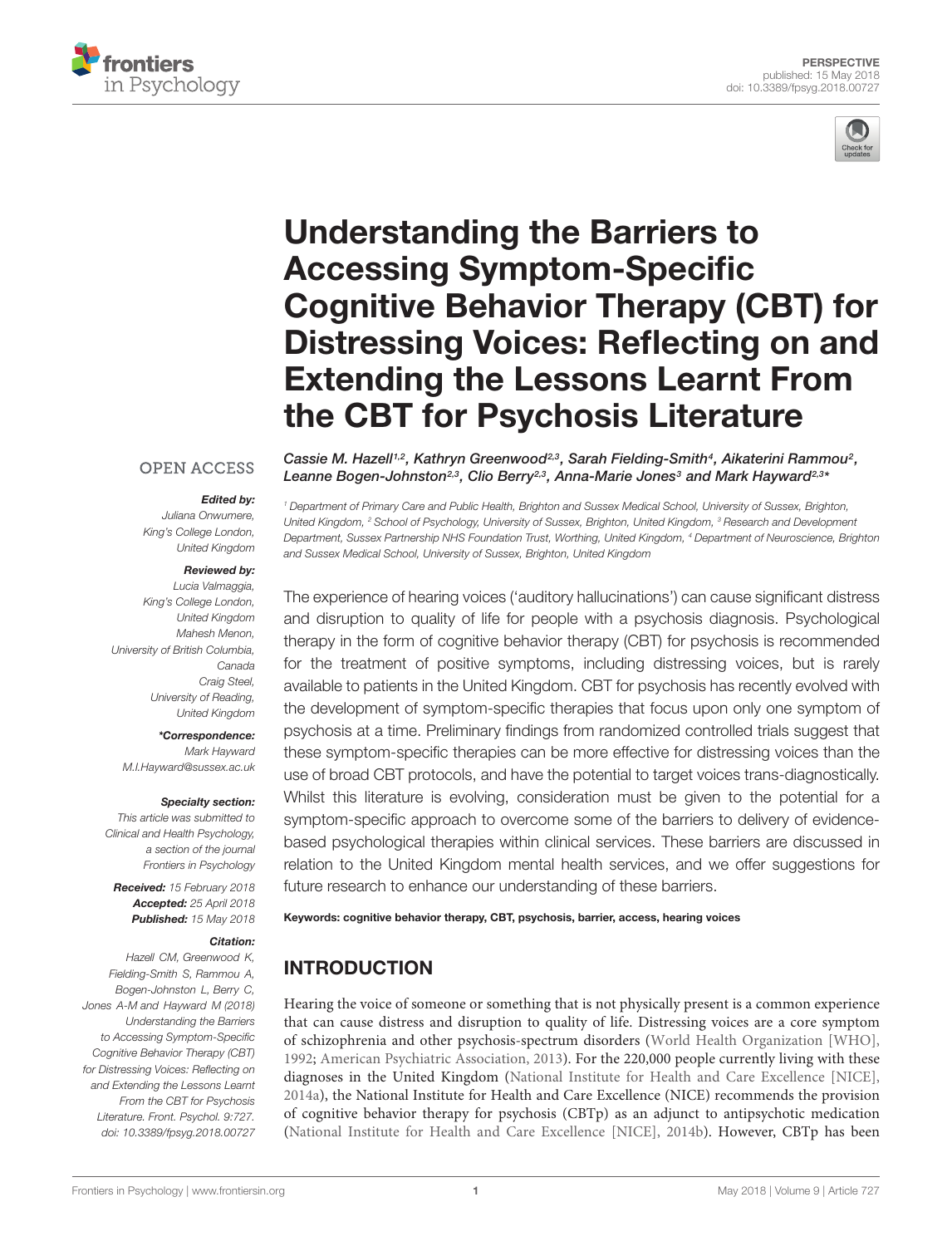criticized with respect to both its effect sizes and availability. In terms of effect sizes, meta-analyses confirm a small-moderate effect of CBTp on general positive symptoms [\(Wykes et al.,](#page-5-3) [2007;](#page-5-3) [Jauhar et al.,](#page-5-4) [2014\)](#page-5-4), and voices specifically where they are measured as a secondary outcome [\(Van der Gaag et al.,](#page-5-5) [2014\)](#page-5-5). With respect to availability, only 10% of patients with a psychosisspectrum diagnosis have access to CBTp in the United Kingdom National Health Service (NHS) [\(Schizophrenia Commission,](#page-5-6) [2012;](#page-5-6) [Haddock et al.,](#page-4-1) [2014\)](#page-4-1).

Cognitive behavior therapy for psychosis is a formulationdriven, broad therapy approach that provides the scope to address any mental health symptom that is problematic for the patient. By contrast, symptom-specific therapies target a single, pre-defined symptom. Commentators have suggested the effects of CBTp on psychosis symptoms may be enhanced by taking a symptomspecific approach, e.g., CBT that specifically targets distressing voices (CBTv) [\(Thomas et al.,](#page-5-7) [2014;](#page-5-7) [Lincoln and Peters,](#page-5-8) [2018\)](#page-5-8); as opposed to distressing voices being one of a number of symptoms that may be targeted using broad CBTp protocols. CBTv assumes that it is not the experience of hearing voices in itself that causes distress. Instead, voice-related distress is maintained by endorsement of a specific set of beliefs in relation to voices [\(Birchwood and Chadwick,](#page-4-2) [1997\)](#page-4-2). Eight randomized controlled trials (RCTs) have used this targeted approach to date, drawing upon a range of therapeutic techniques and frameworks that target the specific mechanisms maintaining voice-related distress, e.g., negative beliefs about the self, beliefs about voice omnipotence, and patterns of submissive relating. These studies reported effect sizes in the small-moderate range on at least one of the targeted outcomes, with several in the large range [see [Lincoln](#page-5-8) [and Peters](#page-5-8) [\(2018\)](#page-5-8) for a review]. It is possible that CBT targeted at distressing voices might offer greater benefits to patients, but more definitive trials are needed to verify this.

If symptom-specific CBT can generate greater benefits for patients hearing distressing voices, we must consider the barriers to accessing this therapy within the NHS. A systematic review of barriers to the delivery of CBTp [\(Ince et al.,](#page-5-9) [2015\)](#page-5-9) found there to be two main obstacles to access: (1) limited resources, and (2) ambivalent attitudes of staff and patients. This paper will consider the extent to which symptom-specific CBT for voices (hereafter referred to as CBTv) can overcome the known barriers to accessing CBTp; and whether any additional barriers are generated by CBTv.

## EXISTING BARRIERS TO IMPLEMENTATION OF CBTp

#### Limited Resources

Cognitive behavior therapy for psychosis is resource intensive as it is recommended for delivery over at least 16 sessions and facilitated by expert therapists. NICE recommend research into two issues that could reduce the resources required to deliver CBTp, and thereby increase its availability: (1) the duration of CBTp; and, (2) the ability of "briefly trained therapists" to deliver CBTp. Regarding the first recommendation, our metaanalysis of 10 controlled studies indicated that CBTp delivered

over less than 16 sessions is effective in reducing psychosis symptoms [\(Hazell et al.,](#page-5-10) [2016\)](#page-5-10). These brief forms of CBTp were delivered exclusively by expert therapists (typically Clinical Psychologists). The second recommendation has been addressed by only two large-scale RCTs that have evaluated the outcomes of brief CBTp delivered by non-expert therapists, i.e., frontline practitioners (mental health practitioners without a formal therapy qualification) in receipt of brief training. Neither study reported a significant impact upon the positive symptoms of paranoid delusions or distressing voices [\(Turkington et al.,](#page-5-11) [2006;](#page-5-11) [Guo et al.,](#page-4-3) [2017\)](#page-4-3). A recently completed pilot RCT of brief CBT delivered to psychosis patients by non-expert therapists also reported small standardized between-group effect sizes on measures of hallucinations and delusions [\(Waller et al.,](#page-5-12) [2018\)](#page-5-12).

The evidence above suggests that brief CBTp can be effective, if therapy is delivered by expert therapists, and this brevity could enable more patients to be seen using the same resources. However, the limited availability of expert therapists would still leave many patients with no access to CBTp, and initiatives to increase the availability of expert therapists [\(Jolley et al.,](#page-5-13) [2015\)](#page-5-13) have had limited impact nationally. CBTv can also be delivered in brief forms. However, compared to CBTp which requires expert formulation, the targeted, mechanism-focused and manualized approach of some CBTv interventions may better lend itself to delivery by non-expert therapists. However, trials have yet to evaluate the delivery of CBTv by non-expert therapists, and research is required in this respect.

If CBTv was found to be effective when delivered by non-expert therapists following brief training, the demand on resources may remain unchanged as the majority of patients distressed by hearing voices with a psychosis diagnosis will also experience delusions [\(Mancuso et al.,](#page-5-14) [2014\)](#page-5-14). Given the overlap in cognitive-behavioral explanatory models for voices and delusions [\(Garety et al.,](#page-4-4) [2001\)](#page-4-4), it is possible that for some patients, an intervention for voices would reduce the need for further work targeting delusions. However, if a patient experiencing distressing voices and delusions were offered a brief, targeted intervention for each symptom then this would require a total number of sessions that is similar to the current recommendation of 16 sessions. For example, a patient could be offered eight sessions of guided self-help CBTv [\(Hazell et al.,](#page-5-15) [2017a\)](#page-5-15), plus six sessions of a worry intervention in the context of persecutory delusions [\(Freeman et al.,](#page-4-5) [2015\)](#page-4-5); 14 therapy sessions overall. A combined pathway of targeted therapies may not be less resource-intensive in terms of the number of sessions, but could be more widely available if it were found to be effective and deliverable by a larger and more cost-effective workforce of non-expert therapists.

## Ambivalent Attitudes of Patients and **Clinicians**

Clinicians, such as mental health nurses, psychiatrists, and psychologists, provide the gateway for patients to access psychological interventions for psychosis; and so understandably, when clinicians hold ambivalent attitudes regarding who is appropriate for CBTp, who will accept it and who will benefit, this can impact on both referrals and uptake [\(Prytys et al.,](#page-5-16)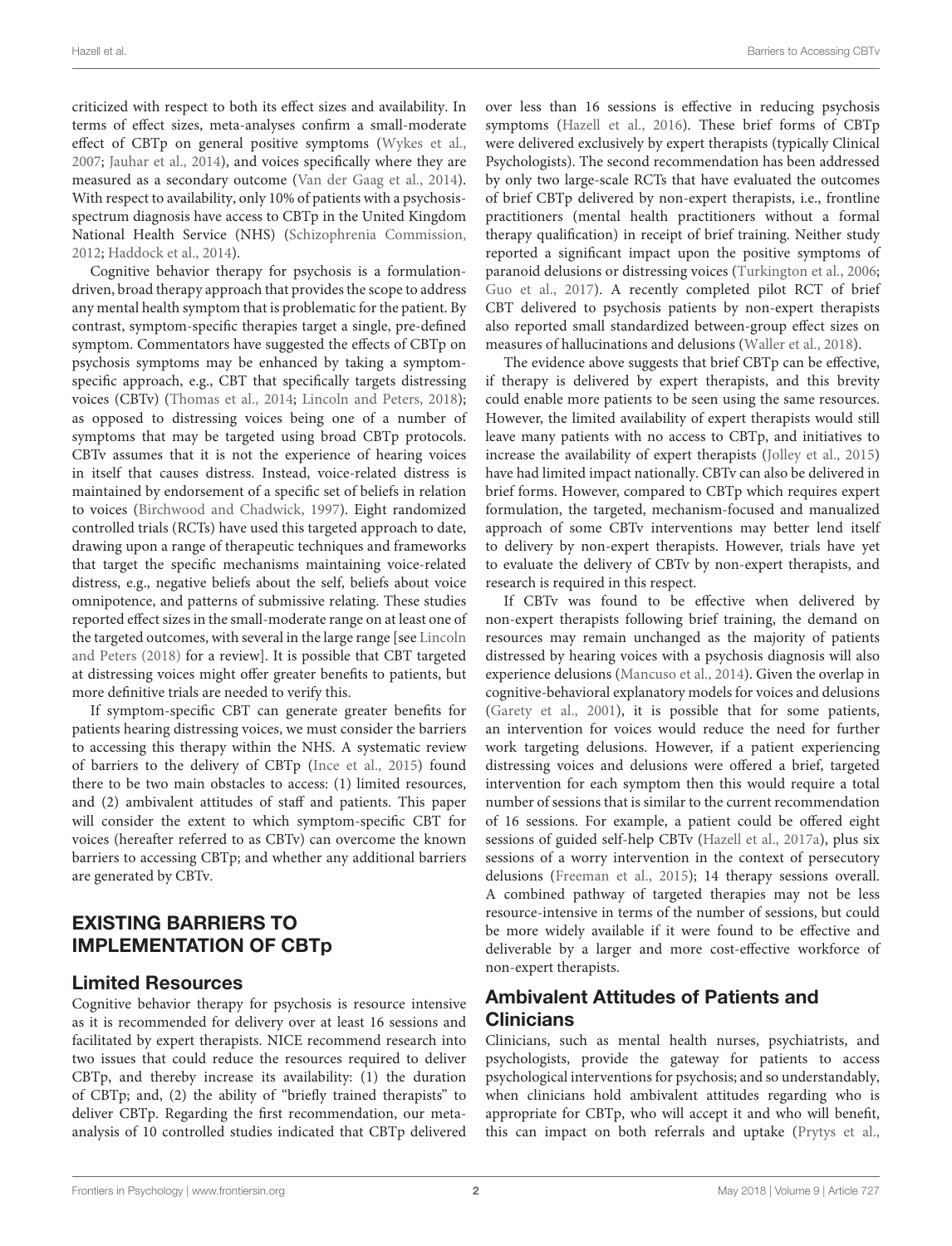[2011;](#page-5-16) [Ince et al.,](#page-5-9) [2015\)](#page-5-9). Indeed, theory of planned behavior requires that implementation is desirable, associated with positive attitudes and perceived to be within behavioral control [\(Ajzen,](#page-4-6) [1991\)](#page-4-6). Furthermore, patients' ambivalent attitudes toward health, illness, and treatment also impact upon uptake of CBTp, with only 20–40% of patients taking up CBT when this is offered [\(Freeman et al.,](#page-4-7) [2013\)](#page-4-7). The knowledge and attitudes of clinicians and patients is thus argued to be critical to the implementation of psychological interventions.

The ambivalent attitudes of clinicians and patients are partly fueled by a lack of clarity regarding the focus of a broad CBT approach. Clinicians are uncertain about whether it is past, present, or future oriented; focused on psychosis or other symptoms; and how it works [\(Greenwood,](#page-4-8) [2017\)](#page-4-8). In part, this is because broad CBT is collaborative and formulation-driven, with the focus arising out of shared goals, once therapy has started. This has the advantage of being flexible to meet a variety of patient needs but also means that the nature and target of CBTp is nebulous and difficult for clinicians and patients to grasp pre-therapy. One advantage of CBTv is that the focus is more transparent from the outset. If the intervention is also brief and manualized then the process, duration and expected outcomes will be clear. Both clinician and patient can then make informed choices about referring to or taking up CBTv.

Ongoing work from the second author (KG) has revealed that a further focus of clinicians' ambivalent attitudes is psychosis experiences themselves. Patients with psychosis are perceived as unwilling or unable to take up CBTp; too distressed by their experiences, including voices; with CBTp being seen as a poor match for their needs. Clinicians are doubtful of their own ability to manage the difficult beliefs and emotions raised in their patients and are skeptical that CBTp can help with disturbing experiences. Psychosis patients have been seen as too symptomatic, with too little insight to undertake CBTp [\(Prytys](#page-5-16) [et al.,](#page-5-16) [2011\)](#page-5-16). These perspectives impact in turn on patients, who believe they need to be strong and resilient before trying CBTp, rather than considering CBTp as a means to enhance their strength and resilience. A CBTv intervention that focuses on strengthening positive beliefs about the self (e.g., [Hayward et al.,](#page-4-9) [2016\)](#page-4-9), and is valued by patients, with good outcomes has the potential to address many of these concerns, by demonstrating that patients can engage and respond well, even when the focus is on distressing voice-hearing experiences.

Waiting lists pose a further barrier to referral, as clinicians feel forced to make decisions about who is most appropriate or will benefit most from CBTp. This has often meant that those with most need, who have high levels of symptoms and distress, are the least likely to be referred. Whilst we would advocate that referrals should be a joint decision between clinician and patient [\(Greenwood,](#page-4-8) [2017\)](#page-4-8), a brief focused intervention may address concerns about waiting lists, as more patients can be seen in less time.

Finally, ongoing work by the second author (KG) is revealing that patients themselves are less likely to take-up CBTp if it is viewed as too superficial when their experiences are spiritual, or too challenging when their experiences are perceived as real. There is evidence to suggest that patients may be more open

to CBT if they believe their difficulties are, at least partially, psychological, and their outcomes may be better if they believe in the intervention and in their own ability to change [\(Freeman](#page-4-7) [et al.,](#page-4-7) [2013\)](#page-4-7). Patients may therefore be reassured by interventions such as CBTv that focus specifically on the power of the voices and the distress caused, as opposed to the origin or meaning of their experiences.

# DOES A SYMPTOM-SPECIFIC APPROACH GENERATE ADDITIONAL BARRIERS?

# The Need for Disclosure of Distressing Voices

Access to CBTp does not require a patient to disclose any distressing voices they may be experiencing as they could access therapy by virtue of their diagnosis and/or other symptoms Access to CBTv will require distressing voices to be disclosed and assessed prior to the commencement of therapy. However, many patients are reluctant to disclose their voice hearing experiences. At the onset of voice hearing, patients may not disclose because they are confused about the experience [\(Boyd and Gumley,](#page-4-10) [2007\)](#page-4-10), in denial [\(Compton et al.,](#page-4-11) [2008\)](#page-4-11) or hope the voices will go away [\(Boydell et al.,](#page-4-12) [2006\)](#page-4-12). Furthermore, the voice content itself can act to prevent disclosure (i.e., voices telling the patient not to say anything) [\(Beavan and Read,](#page-4-13) [2010\)](#page-4-13). Most often, people do not disclose their voice hearing experiences because of concerns about stigmatizing responses from family, friends, and the wider society [\(Beavan et al.,](#page-4-14) [2011;](#page-4-14) [Mawson et al.,](#page-5-17) [2011;](#page-5-17) [Hazell et al.,](#page-5-18) [2017b;](#page-5-18) [Bogen-Johnston et al.,](#page-4-15) [2017\)](#page-4-15). Even within mental health services, patients are concerned about the potential for stigma from clinicians [\(Beavan et al.,](#page-4-14) [2011\)](#page-4-14), and the fear of stigma is likely to be reinforced by clinicians who feel it is inappropriate to encourage and initiate conversations about hearing voices [\(Coffey and Hewitt,](#page-4-16) [2008\)](#page-4-16). It is possible that by raising the awareness and availability of CBTv this will encourage clinicians to proactively talk to their patients about hearing voices, and thus create more opportunities for disclosure. However, any impact on disclosure is likely to be limited in the absence of a societal-level reduction in mental health stigma.

# Voice Hearing Across Diagnoses

It could be argued that a further implication of the adoption of a symptom-specific approach is concern around equity of access to treatment for all patients distressed by voice hearing experiences.

It is now well established that distressing voice hearing experiences are not confined to patients with a diagnosed psychosis-spectrum disorder. Studies comparing voice hearing experiences between patients with schizophrenia and patients with at least one other diagnostic class (recently reviewed by [Waters and Fernyhough,](#page-5-19) [2017\)](#page-5-19) has indicated that these experiences may share more similarities than differences. These findings suggest that there is likely to be significant unmet clinical demand from voice hearers with non-psychosis diagnoses. However, the evidence-base for psychological intervention such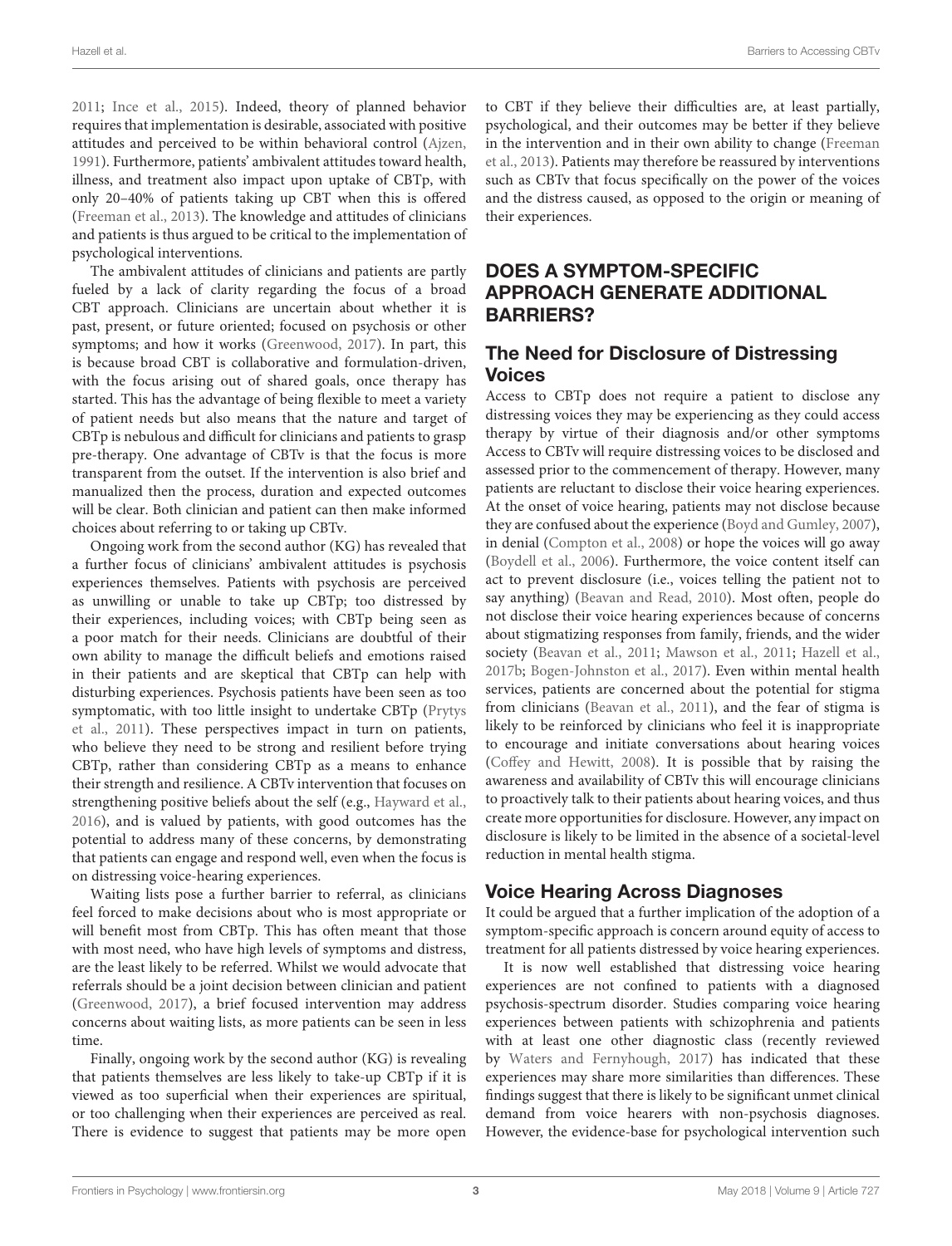as CBTp is currently largely restricted to patients with a psychosis-spectrum disorder [\(Turner et al.,](#page-5-20) [2014\)](#page-5-20), hindering the translation of these approaches into other clinical populations.

Despite this paucity of evidence from RCTs, there are reasons to believe that voice hearers with non-psychosis diagnoses may well benefit from CBT-based interventions. Whilst comparative studies have typically been small-scale, and are currently few in number, they have strongly hinted toward the presence of shared trans-diagnostic cognitive-behavioral mechanisms for voice hearing. For example, voice hearers with BPD [\(Hepworth](#page-5-21) [et al.,](#page-5-21) [2013\)](#page-5-21) or bipolar disorder [\(Hammersley et al.,](#page-4-17) [2010\)](#page-4-17) report similar beliefs about their voices to those with a diagnosed psychosis-spectrum disorder. This preliminary evidence raises the possibility that CBT-based interventions evaluated in the context of psychosis-spectrum disorders may be suitable for other populations, were these to be made routinely available.

Of course, aside from the practical implications for services already struggling to meet the significant demand for CBTp, this suggestion is prefaced with a number of important caveats. First, we need to verify whether the mechanisms that maintain voice-related distress in those with a psychosis diagnosis are the same for those who hear voices with a non-psychosis diagnosis. Second, there is a need for formal empirical evaluation of the transdiagnostic potential of symptom-specific CBT-based approaches before this approach can be recommended without reservation. Third, it remains unclear whether the voice hearing experiences of patients with non-psychosis diagnoses should be considered a priority for treatment, over and above the 'core' diagnostic features associated with their diagnosis. This can be broken down into two elements; (i) to what degree would voice hearers without a psychosis-spectrum diagnosis choose to engage with voice-focused interventions, given the alternative of access to therapies targeting other disorder-relevant etiological processes; and (ii) are distressing voices best targeted by symptom-specific CBT-based approaches, or by interventions targeting features considered more primary to the particular nonpsychosis diagnosis? It is possible, for example, that distressing voices experienced in the context of PTSD may respond better to trauma-focused interventions – a possibility that has yet to be tested empirically.

Regardless of the state of the evidence, steps can be taken to ensure that unnecessary barriers to treatment are removed. One particular barrier in the context of these populations is the fact that voice hearing typically receives only a fleeting mention in the diagnostic criteria for non-psychosis disorders, and as a result, these experiences may be overlooked by clinicians, or considered – rightly or wrongly – to be an accessory feature of a more primary presentation. There is a clear need for awarenessraising initiatives targeting clinicians working with populations in which voice hearing is commonly experienced. Voice hearing should be routinely and explicitly addressed during assessment across diagnoses in order to gauge the degree to which these experiences are seen as a treatment priority for the hearer. This process will facilitate clinical decision-making and access to appropriate services where they are available.

Despite our tentative support for the transdiagnostic approach to CBTv, we must offer an additional caveat for consideration. That is, between-diagnosis differences in service engagement may moderate the availability of CBTv. For example, people with a personality disorder (PD) diagnosis are more likely to seek help from services compared to people with other mental health diagnoses [\(Twomey et al.,](#page-5-22) [2015\)](#page-5-22). By contrast, psychosis-spectrum patients with a high level of symptoms typically have poor engagement with mental health services [\(Lecomte et al.,](#page-5-23) [2008\)](#page-5-23). Based on this evidence, we could predict that a disproportionate amount of the available CBTv resource might be given to those distressed by voices with a PD diagnosis compared to those with psychosis-spectrum diagnoses because they are more visible within mental health services. This is an issue that referring clinicians might benefit from keeping in mind.

### **DISCUSSION**

A significant limitation of our paper is a consideration of CBTv only within the context of the NHS. This is largely due to the paucity of research on the issue of access to CBTp and CBTv outside of the United Kingdom. It is possible that some, if not all, of the barriers proposed here will be irrelevant in some non-UK mental health services; and that there may be additional barriers to access that we have not considered.

We have discussed these barriers in reference to generic CBTv. But, as mentioned previously, there are multiple mechanisms proven to maintain voice-related distress that could be conceptualized as therapy targets, i.e., negative beliefs about the self, beliefs about voice omnipotence, and patterns of submissive relating. The findings from our research suggest that it is possible to target and improve each of these mechanisms within a brief form of CBTv [\(Hazell et al.,](#page-5-15) [2017a\)](#page-5-15). Furthermore, our research also suggests that targeting coping strategies directly may improve voice-related distress and subjective recovery; with potential effects on mood and other voice phenomena [\(Hayward et al.,](#page-4-18) [2018\)](#page-4-18). However, these studies are preliminary; thus we are not yet able to verify whether these mechanisms mediate voice-related distress treatment outcomes, and whether the mediating pathways are additive or overlapping for these mechanisms. That is, we need to establish what mechanisms produce the greatest improvements in voice-related distress, and whether these mechanisms have differential effects on treatment outcomes. Future trials of CBTv should include measures related to the hypothesized therapy mechanisms to help us answer these questions. Our paper suggests that CBTv will not be a panacea for all of the barriers that limit access to psychological therapy for psychosis patients, but in terms of existing barriers to accessing CBTp, there is some scope for optimism. CBTv may: (1) have potential to reduce the resources required if brief forms of therapy can be effectively delivered by a large and cost-effective workforce of briefly trained therapists; and (2) address some of the concerns of clinicians and patients about the focus and likely outcomes of therapy. However, CBTv may generate further barriers as patients will be required to disclose their voice hearing experiences prior to the commencement of therapy, and additional demands on limited resources may be generated by a move toward offering therapy trans-diagnostically.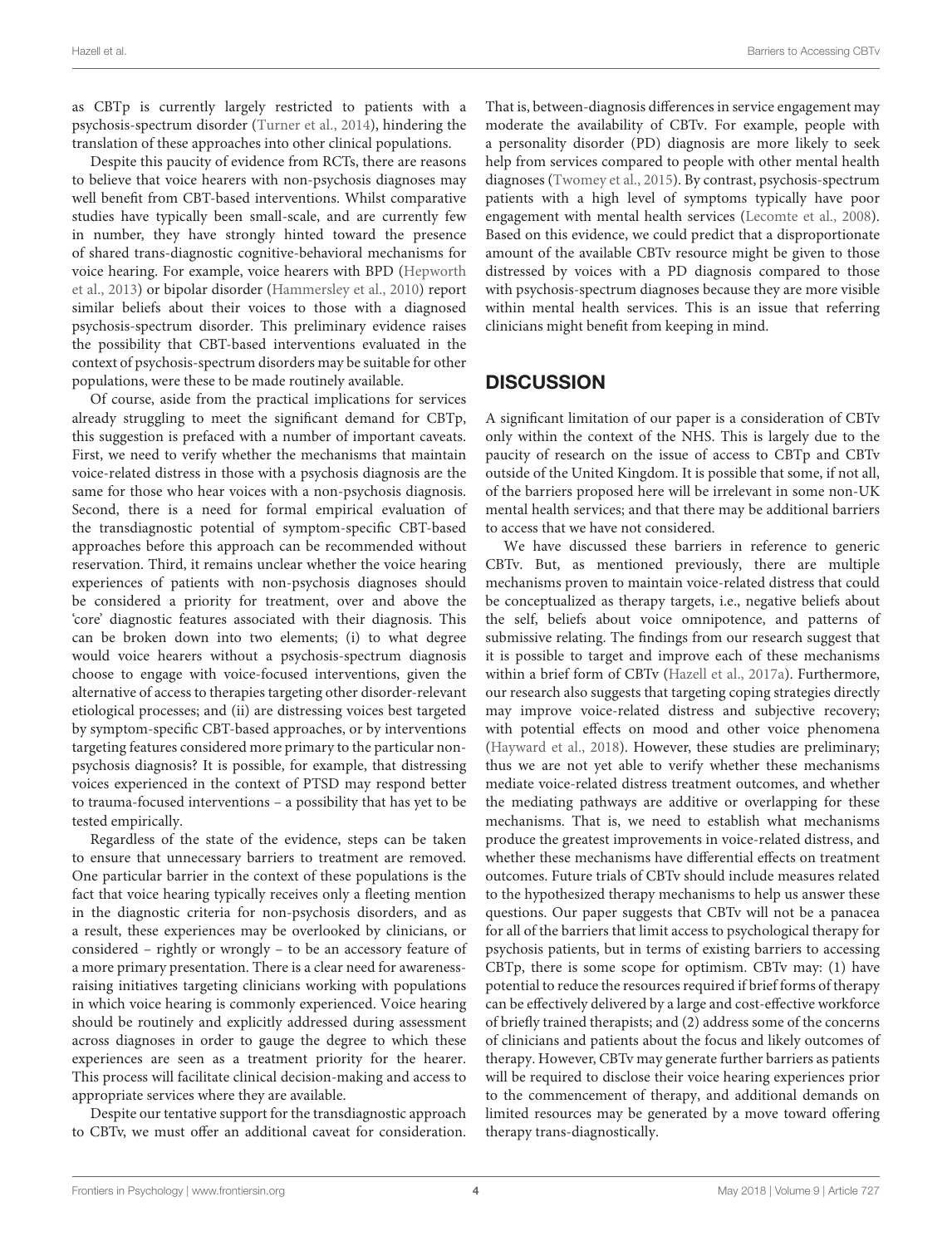Further research is required to explore and understand more about the potential barriers to accessing CBTv. Specifically, this paper suggests that future research should focus upon:

- (1) The ability of briefly trained therapists to effectively deliver the brief and manualized forms of CBTv;
- (2) The attitudes of therapists, clinicians, and patients toward CBTv;
- (3) The willingness of patients and clinicians to talk about voice hearing experiences;
- (4) The extent to which CBTv is a treatment priority and can be effective for the treatment of distressing voices outside of a psychosis context;
- (5) Understanding the barriers to accessing CBTv outside the United Kingdom.

CBTv does not yet have a sufficient evidence-base to warrant widespread implementation in mental health services. There is a need for more large-scale, high-quality studies exploring the effectiveness of these symptom-specific interventions. However, if we wait until this evidence-base has been established before considering these barriers to access then the issue of access is unlikely to be resolved. By proactively reviewing the barriers to CBTp, considering the additional barriers that may be generated by a symptom-specific approach, and formulating potential solutions, we hope to prevent this situation from occurring.

### **REFERENCES**

- <span id="page-4-6"></span>Ajzen, I. (1991). The theory of planned behavior. Organ. Behav. Hum. Decis. Process. 50, 179–211. [doi: 10.1016/0749-5978\(91\)90020-T](https://doi.org/10.1016/0749-5978(91)90020-T)
- <span id="page-4-0"></span>American Psychiatric Association (2013). Diagnostic and Statistical Manual of Mental Disorders, 5th Edn. Washington, DC: American Psychiatric Association. [doi: 10.1176/appi.books.9780890425596](https://doi.org/10.1176/appi.books.9780890425596)
- <span id="page-4-13"></span>Beavan, V., and Read, J. (2010). Hearing voices and listening to what they say. J. Nerv. Ment. Dis. 198, 201–205. [doi: 10.1097/NMD.0b013e3181d14612](https://doi.org/10.1097/NMD.0b013e3181d14612)
- <span id="page-4-14"></span>Beavan, V., Read, J., and Cartwright, C. (2011). The prevalence of voice-hearers in the general population: a literature review. J. Ment. Health 20, 281–292. [doi: 10.3109/09638237.2011.562262](https://doi.org/10.3109/09638237.2011.562262)
- <span id="page-4-2"></span>Birchwood, M., and Chadwick, P. (1997). The omnipotence of voices: testing the validity of a cognitive model. Psychol. Med. 27, 1345–1353. [doi: 10.1017/](https://doi.org/10.1017/S0033291797005552) [S0033291797005552](https://doi.org/10.1017/S0033291797005552)
- <span id="page-4-15"></span>Bogen-Johnston, L., de Visser, R., Strauss, C., Berry, K., and Hayward, M. (2017). "That little doorway where I could suddenly start shouting out": barriers and enablers to the disclosure of distressing voices. J. Health Psychol. [doi: 10.1177/](https://doi.org/10.1177/1359105317745965) [1359105317745965](https://doi.org/10.1177/1359105317745965) [Epub ahead of print].
- <span id="page-4-10"></span>Boyd, T., and Gumley, A. (2007). An experiential perspective on persecutory paranoia: a grounded theory construction. Psychol. Psychother. Theory Res. Pract. 80, 1–22. [doi: 10.1348/147608306X100536](https://doi.org/10.1348/147608306X100536)
- <span id="page-4-12"></span>Boydell, K. M., Gladstone, B. M., and Volpe, T. (2006). Understanding help seeking delay in the prodrome to first episode psychosis: a secondary analysis of the perspectives of young people. Psychiatr. Rehabil. J. 30, 54–60. [doi: 10.2975/30.](https://doi.org/10.2975/30.2006.54.60) [2006.54.60](https://doi.org/10.2975/30.2006.54.60)
- <span id="page-4-16"></span>Coffey, M., and Hewitt, J. (2008). 'You don't talk about the voices': voice hearers and community mental health nurses talk about responding to voice hearing experiences. J. Clin. Nurs. 17, 1591–1600. [doi: 10.1111/j.1365-2702.2007.](https://doi.org/10.1111/j.1365-2702.2007.02185.x) 02185 x
- <span id="page-4-11"></span>Compton, M. T., Chien, V. H., Leiner, A. S., Goulding, S. M., and Weiss, P. S. (2008). Mode of onset of psychosis and family involvement in help-seeking as determinants of duration of untreated psychosis. Soc. Psychiatry Psychiatr. Epidemiol. 43, 975–982. [doi: 10.1007/s00127-008-](https://doi.org/10.1007/s00127-008-0397-y) [0397-y](https://doi.org/10.1007/s00127-008-0397-y)

### AUTHOR CONTRIBUTIONS

CH conceived the idea for this paper, with critical input from all other authors. CH and MH wrote the initial draft of this manuscript, with significant and critical edits from KG, SF-S, AR, CB, LB-J, and A-MJ. All authors have approved the final version of this manuscript.

### FUNDING

This research was funded via a Ph.D. studentship co-funded by Sussex Partnership NHS Foundation Trust and the Economic and Social Research Council (ESRC) awarded to AR (Reference: ES/J500173/1); and by an National Institute for Health Research (NIHR) Research for Patient Benefit (RfPB) grant awarded to KG (Reference: PB-PG-0213-30125; Developing the evidence base to improve implementation and uptake of CBT).

### ACKNOWLEDGMENTS

The authors would like to thank Sussex Partnership NHS Foundation Trust and the Economic and Social Research Council (ESRC) for the funding to produce and publish this paper.

- <span id="page-4-7"></span>Freeman, D., Dunn, G., Garety, P., Weinman, J., Kuipers, E., Fowler, D., et al. (2013). Patients' beliefs about the causes, persistence and control of psychotic experiences predict take-up of effective cognitive behaviour therapy for psychosis. Psychol. Med. 43, 269–277. [doi: 10.1017/S0033291712001225](https://doi.org/10.1017/S0033291712001225)
- <span id="page-4-5"></span>Freeman, D., Dunn, G., Startup, H., Pugh, K., Cordwell, J., Mander, H., et al. (2015). Effects of cognitive behaviour therapy for worry on persecutory delusions in patients with psychosis (WIT): a parallel, single-blind, randomised controlled trial with a mediation analysis. Lancet Psychiatry 2, 305–313. [doi: 10.1016/](https://doi.org/10.1016/S2215-0366(15)00039-5) [S2215-0366\(15\)00039-5](https://doi.org/10.1016/S2215-0366(15)00039-5)
- <span id="page-4-4"></span>Garety, P. A., Kuipers, E., Fowler, D., Freeman, D., and Bebbington, P. E. (2001). A cognitive model of the positive symptoms of psychosis. Psychol. Med. 31, 189–195. [doi: 10.1017/S0033291701003312](https://doi.org/10.1017/S0033291701003312)
- <span id="page-4-8"></span>Greenwood, K. (2017). Psychological treatments for psychosis: invited commentary on... psychological treatments for schizophrenia spectrum disorder. Adv. Psychiatr. Treat. 23, 24–26. [doi: 10.1192/apt.bp.116.](https://doi.org/10.1192/apt.bp.116.015917) [015917](https://doi.org/10.1192/apt.bp.116.015917)
- <span id="page-4-3"></span>Guo, Z.-H., Li, Z.-J., Ma, Y., Sun, J., Guo, J.-H., Li, W.-X., et al. (2017). Brief cognitive-behavioural therapy for patients in the community with schizophrenia: randomised controlled trial in Beijing, China. Br. J. Psychiatry 210, 223–229. [doi: 10.1192/bjp.bp.116.183285](https://doi.org/10.1192/bjp.bp.116.183285)
- <span id="page-4-1"></span>Haddock, G., Eisner, E., Boone, C., Davies, G., Coogan, C., and Barrowclough, C. (2014). An investigation of the implementation of NICE-recommended CBT interventions for people with schizophrenia. J. Ment. Health 23, 162–165. [doi: 10.3109/09638237.2013.869571](https://doi.org/10.3109/09638237.2013.869571)
- <span id="page-4-17"></span>Hammersley, P., Taylor, K., McGovern, J., and Kinderman, P. (2010). Attributions for hallucinations in bipolar affective disorder. Behav. Cogn. Psychother. 38, 221–226. [doi: 10.1017/S1352465809990592](https://doi.org/10.1017/S1352465809990592)
- <span id="page-4-18"></span>Hayward, M., Edgecumbe, R., Jones, A. M., Berry, C., and Strauss, C. (2018). Brief coping strategy enhancement for distressing voices: an evaluation in routine clinical practice. Behav. Cogn. Psychother. 46, 226–237. [doi: 10.1017/](https://doi.org/10.1017/S1352465817000388) [S1352465817000388](https://doi.org/10.1017/S1352465817000388)
- <span id="page-4-9"></span>Hayward, M., Jones, A.-M., Bogen-Johnston, L., Thomas, N., and Strauss, C. (2016). Relating Therapy for distressing auditory hallucinations: a pilot randomized controlled trial. Schizophr. Res. 183, 137–142. [doi: 10.1016/j.schres.](https://doi.org/10.1016/j.schres.2016.11.019) [2016.11.019](https://doi.org/10.1016/j.schres.2016.11.019)